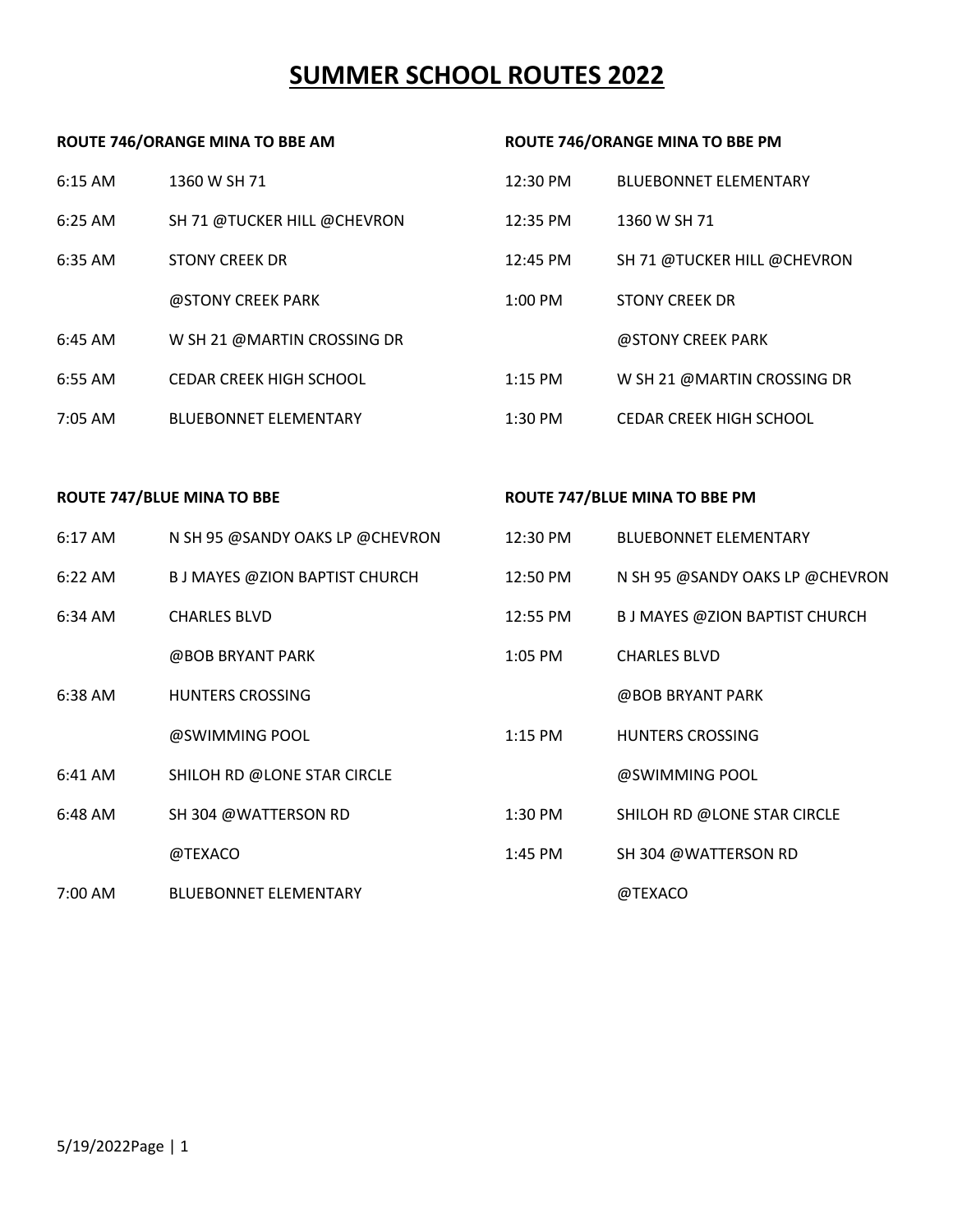## **ROUTE 743/RED LPE TO EMILE AM**

## **ROUTE 743/RED LPE TO EMILE PM**

| $6:35$ AM | FM 1441 @ PICKLE AVE           | 12:30 PM  | <b>EMILE ELEMENTARY</b>            |
|-----------|--------------------------------|-----------|------------------------------------|
| 6:38 AM   | <b>LOST PINES ELEMENTARY</b>   | 12:45 PM  | FM 1441 @PICKLE AVE                |
| 6:43 AM   | GREEN VALLEY @ INDIAN OAK DR   | 12:55 PM  | <b>LOST PINES ELEMENTARY</b>       |
| 6:50 AM   | PERSHING BLVD @ ZIMMERMAN AVE  | $1:05$ PM | <b>GREEN VALLEY @INDIAN OAK DR</b> |
| 6:55 AM   | SH 95 @SANDY OAKS LP @ CHEVRON | $1:15$ PM | PERSHING BLVD @ZIMMERMAN AVE       |
| $7:05$ AM | <b>EMILE ELEMENTARY</b>        | $1:25$ PM | SH 95 @SANDY OAKS LP @CHEVRON      |

| ROUTE 744/YELLOW LPE TO EMILE AM |                                       | ROUTE 744/YELLOW LPE TO EMILE PM |                                      |
|----------------------------------|---------------------------------------|----------------------------------|--------------------------------------|
| $6:00 \text{ AM}$                | TAHITIAN DR @MAUNA KEA LN             | 12:30 PM                         | <b>EMILE ELEMENTARY</b>              |
|                                  | @TENNIS COURTS                        | 12:40 PM                         | TAHITIAN DR @MAUNA KEA LN            |
| $6:10 \text{ AM}$                | SH 21 @QUARTERHORSE LN                |                                  | @TENNIS COURTS                       |
|                                  | @DOLLAR GENERAL                       | 12:50 PM                         | SH 21 @QUARTERHORSE LN               |
| 6:25 AM                          | GONZALES ST @ WASHINGTON ST           |                                  | @ DOLLAR GENERAL                     |
|                                  | @UNITED STATES POST OFFICE IN PAIGE   | $1:15$ PM                        | <b>GONZALES ST @WASHINGTON ST</b>    |
| 6:50 AM                          | <b>B J MAYES @ZION BAPTIST CHURCH</b> |                                  | @ UNITED STATES POST OFFICE IN PAIGE |
| $6:55$ AM                        | WILSON ST & LINDEN ST                 | 1:40 PM                          | B J MAYES @ZION BAPTIST CHURCH       |
| 7:00 AM                          | <b>EMILE ELEMENTARY</b>               | 1:45 PM                          | WILSON ST & LINDEN ST                |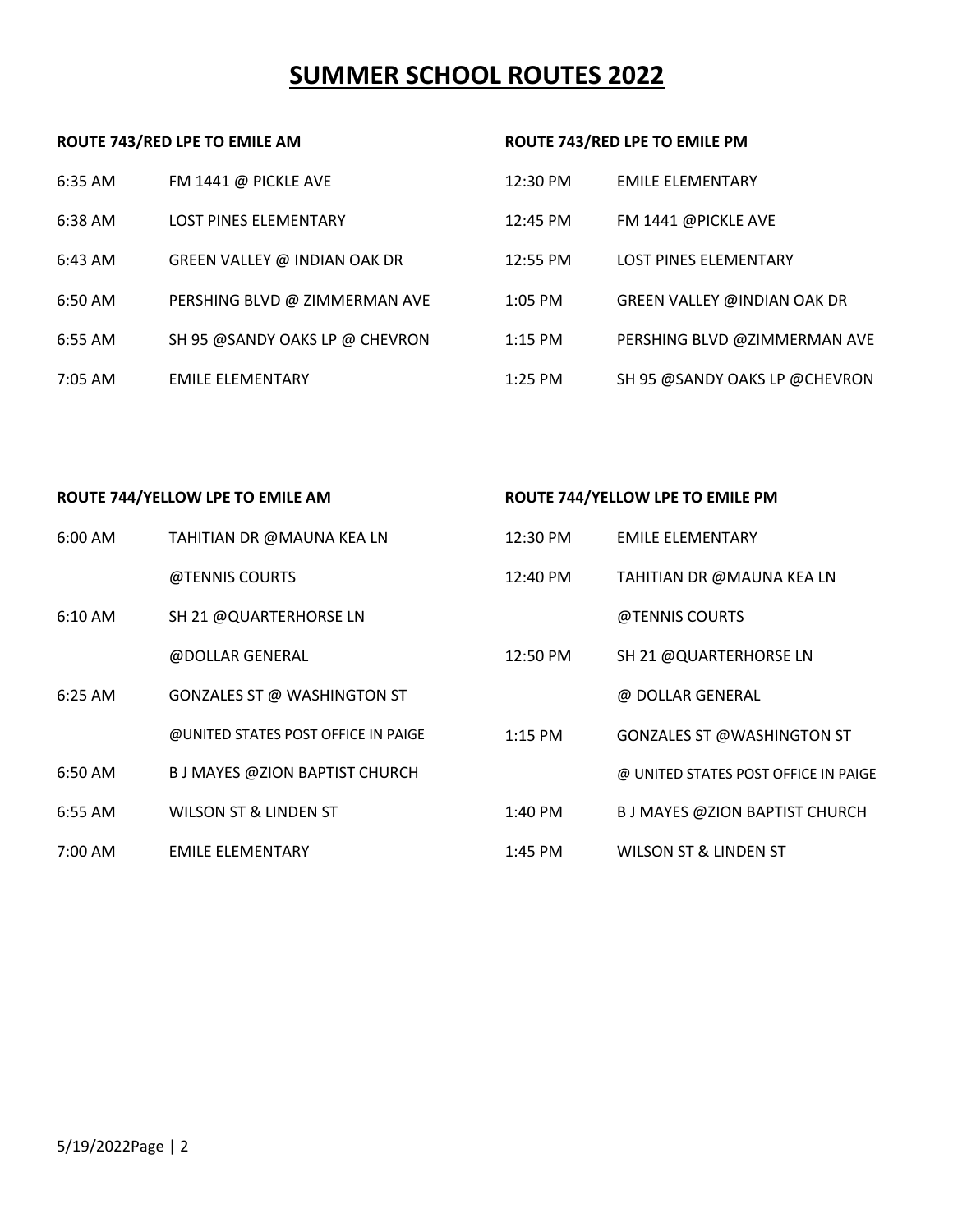#### **ROUTE 740/PURPLE CCE TO RRE AM**

#### **ROUTE 740/PURPLE CCE TO RRE PM**

**ROUTE 741/GREEN CCE TO RRE PM**

**ROUTE 742/WHITE CCE TO RRE PM** 

| $6:15$ AM | <b>CEDAR CREEK ELEMENTARY</b>   | $12:30 \text{ PM}$ | <b>RED ROCK ELEMENTARY</b>      |
|-----------|---------------------------------|--------------------|---------------------------------|
| $6:25$ AM | SH 21 @HERITAGE OAKS DR @TEXACO | 12:50 PM           | <b>CEDAR CREEK ELEMENTARY</b>   |
| $6:35$ AM | SH 21 @LEGEND OAKS DR           | 12:55 PM           | SH 21 @HERITAGE OAKS DR @TEXACO |
| $6:45$ AM | FM 812 @SH 21 @CHEVRON          | $1:05$ PM          | SH 21 @LEGEND OAKS DR           |
| $6:55$ AM | FM 812 @ROYAL RD                | $1:08$ PM          | FM 812 @SH 21 @CHEVRON          |
|           | @DOLLAR GENERAL                 | $1:12$ PM          | FM 812 @ROYAL RD                |
| 7:00 AM   | <b>RED ROCK ELEMENTARY</b>      |                    | @DOLLAR GENERAL                 |

### **ROUTE 741/GREEN CCE TO RRE AM**

| $6:20$ AM | FM 812 & SH 21 @CHEVRON       | $12:30 \text{ PM}$ | <b>RED ROCK ELEMENTARY</b>    |
|-----------|-------------------------------|--------------------|-------------------------------|
| $6:25$ AM | FM 812 @RIDDLE RD             | 12:50 PM           | FM 812 & SH 21 @CHEVRON       |
| $6:35$ AM | FM 812 @FM 672                | 12:55 PM           | FM 812 @RIDDLE RD             |
| $6:45$ AM | FM 20 @FM 535 @ROCKNE GROCERY | $1:00$ PM          | FM 812 @FM 672                |
| 7:00 AM   | <b>RED ROCK ELEMENTARY</b>    | $1:10$ PM          | FM 20 @FM 535 @ROCKNE GROCERY |

## **ROUTE 742/WHITE CCE TO RRE AM**

| 6:25 AM | MESA DR @COUNTRY GROCERY         | $12:30 \text{ PM}$ | RED ROCK ELEMENTARY              |
|---------|----------------------------------|--------------------|----------------------------------|
| 6:35 AM | STORK RD @CASA VERDE/TWIN CREEKS | 12:48 PM           | MESA DR @COUNTRY GROCERY         |
| 7:00 AM | RED ROCK ELEMENTARY              | 12:55 PM           | STORK RD @CASA VERDE/TWIN CREEKS |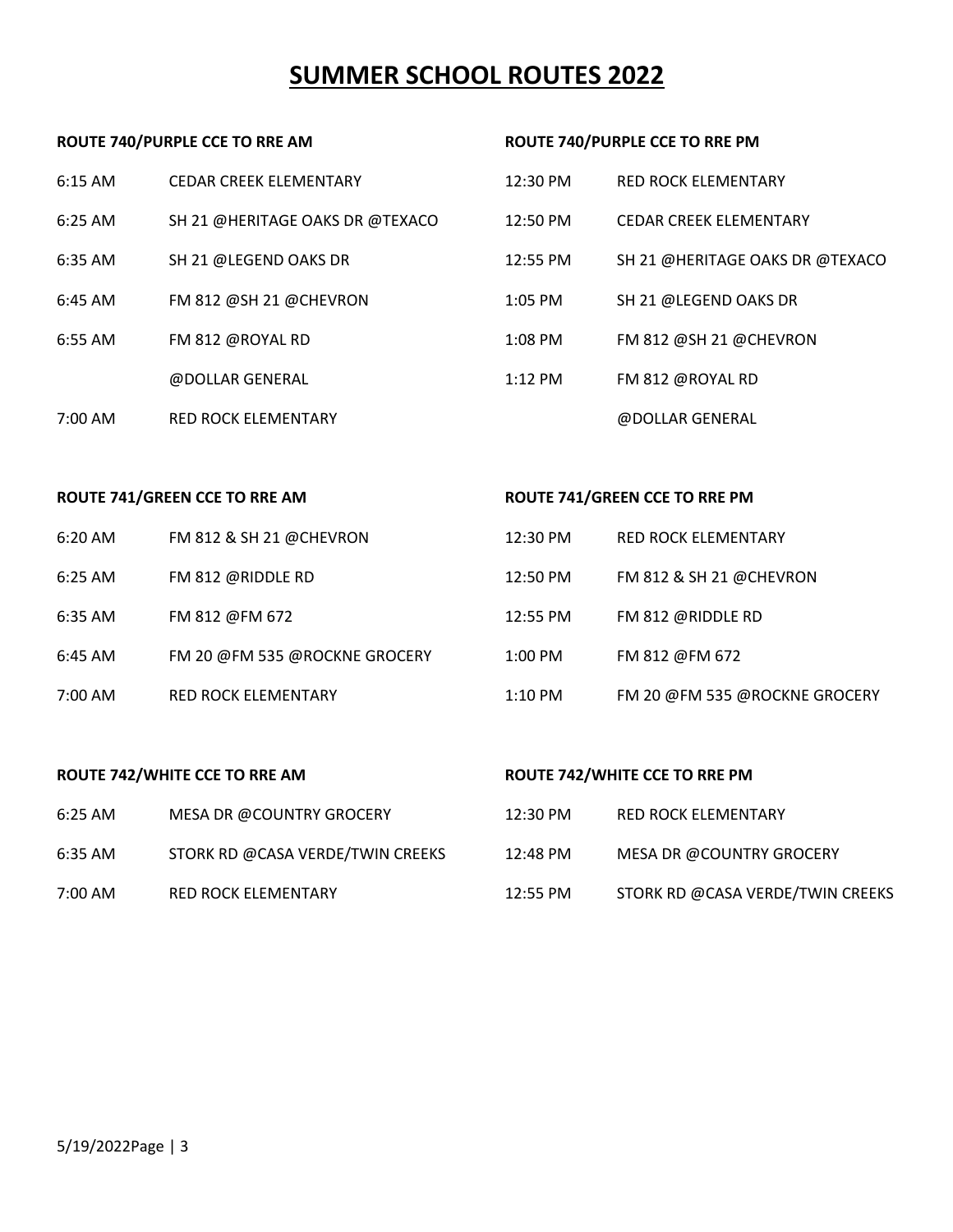#### **ROUTE 760 BIS BMS AM**

#### **ROUTE 760 BIS BMS PM**

**ROUTE 761 BIS BMS PM** 

| $6:15$ AM         | SH 21 @QUARTERHORSE                   | $12:45 \text{ PM}$ | <b>BASTROP MIDDLE SCHOOL</b>        |
|-------------------|---------------------------------------|--------------------|-------------------------------------|
|                   | @DOLLAR GENERAL                       | $1:00$ PM          | SH 21 @QUARTERHORSE                 |
| $6:25$ AM         | <b>GONZALES ST @WASHINGTON ST</b>     |                    | @DOLLAR GENERAL                     |
|                   | @UNITED STATES POST OFFICE IN PAIGE   | $1:15$ PM          | <b>GONZALES ST @WASHINGTON ST</b>   |
| $6:44$ AM         | LOST PINES ELEMENTARY SCHOOL          |                    | @UNITED STATES POST OFFICE IN PAIGE |
| $6:54$ AM         | <b>B J MAYES @ZION BAPTIST CHURCH</b> | $1:35$ PM          | LOST PINES ELEMENTARY SCHOOL        |
| 7:05 AM           | LINDEN ST @WILSON ST.                 | $1:45$ PM          | B J MAYES @ZION BAPTIST CHURCH      |
| $7:15 \text{ AM}$ | <b>BASTROP MIDDLE SCHOOL</b>          | $1:55$ PM          | LINDEN ST @WILSON ST.               |

#### **ROUTE 761 BIS BMS AM**

| 6:45 AM   | COOLWATER DR @LBA DR          | 12:45 PM  | <b>BASTROP MIDDLE SCHOOL</b>  |
|-----------|-------------------------------|-----------|-------------------------------|
| $6:51$ AM | ZIMMERMAN AVE @PERSHING BLVD  | 12:55 PM  | COOLWATER DR @LBA DR          |
| 6:54 AM   | SH 95 @SANDY OAKS LP @CHEVRON | $1:02$ PM | ZIMMERMAN AVE @PERSHING BLVD  |
| 7:08 AM   | <b>BASTROP INTERMEDIATE</b>   | $1:10$ PM | SH 95 @SANDY OAKS LP @CHEVRON |
| 7:15 AM   | <b>BASTROP MIDDLE SCHOOL</b>  | $1:25$ PM | <b>BASTROP INTERMEDIATE</b>   |

**ROUTE 762 BIS BMS AM**  6:41 AM GATEWAY SCHOOL PARKING LOT 6:49 AM HUNTERS CROSSING BLVD @SWIMMING POOL 6:55 AM SHILOH RD @LONE STAR CIRCLE 7:05 AM SH 304 @WATTERSON RD 7:15 AM BASTROP MIDDLE SCHOOL **ROUTE 762 BIS BMS PM**  12:45 PM BASTROP MIDDLE SCHOOL 1:00 PM GATEWAY SCHOOL PARKING LOT 1:15 PM HUNTERS CROSSING BLVD @SWIMMING POOL 1:25 PM SHILOH RD @LONE STAR CIRCLE 1:35 PM SH 304 @WATTERSON RD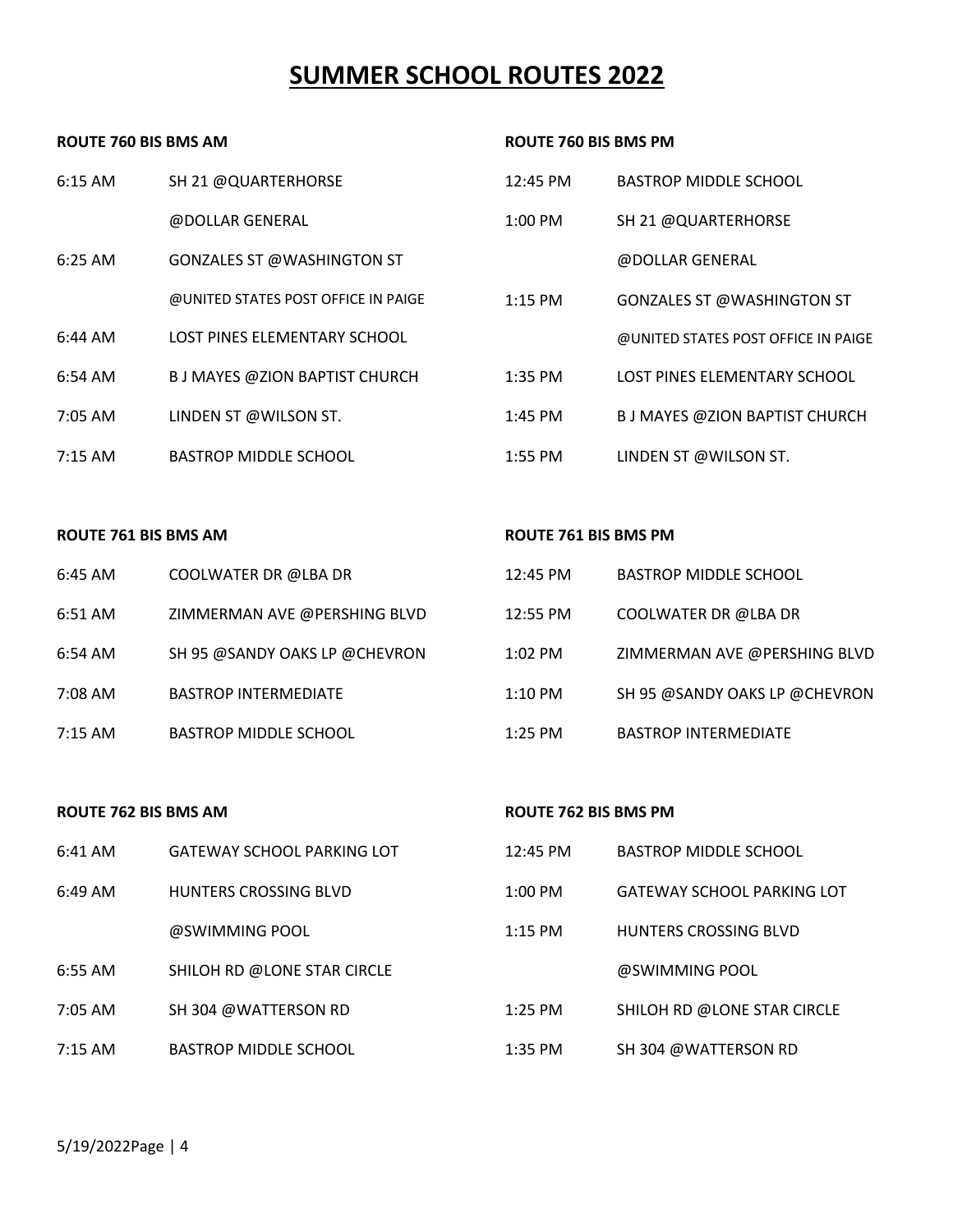#### **ROUTE 750 CCI CCM AM**

| 6:30 AM | 1360 SH 71                       | 12:45 PM  | CEDAR CREEK MIDDLE SCHOOL       |
|---------|----------------------------------|-----------|---------------------------------|
| 6:50 AM | SH 71 @TUCKER HILL @CHEVRON      | 12:55 PM  | 1360 SH 71                      |
| 6:55 AM | <b>CEDAR CREEK HIGH SCHOOL</b>   | $1:10$ PM | SH 71 @TUCKER HILL @CHEVRON     |
| 7:04 AM | SH 21 @MARTIN CROSSING/MT OLIVE  | $1:25$ PM | <b>CEDAR CREEK HIGH SCHOOL</b>  |
| 7:15 AM | <b>CEDAR CREEK MIDDLE SCHOOL</b> | $1:35$ PM | SH 21 @MARTIN CROSSING/MT OLIVE |

#### **ROUTE 751 CCI CCM AM**

#### **ROUTE 751 CCI CCM PM**

**ROUTE 752 CCI CCM PM** 

**ROUTE 750 CCI CCM PM** 

| $6:30$ AM         | STONY CREEK DR @STONY CREEK PARK | 12:45 PM  | <b>CEDAR CREEK MIDDLE SCHOOL</b> |
|-------------------|----------------------------------|-----------|----------------------------------|
| 6:38 AM           | SH 21 @HERITAGE OAKS DR @TEXACO  | 12:55 PM  | STONY CREEK DR @STONY CREEK PARK |
| $6:45$ AM         | SH 21 & LEGEND OAKS DR           | $1:05$ PM | SH 21 @HERITAGE OAKS DR @TEXACO  |
| $6:55$ AM         | FM 812 @SH 21 @CHEVRON           | $1:15$ PM | SH 21 & LEGEND OAKS DR           |
| 7:00 AM           | FM 812 @ROYAL RD                 | $1:20$ PM | FM 812 @SH 21 @CHEVRON           |
|                   | @ DOLLAR GENERAL                 | $1:30$ PM | FM 812 @ROYAL RD                 |
| $7:15 \text{ AM}$ | <b>CEDAR CREEK MIDDLE SCHOOL</b> |           | @ DOLLAR GENERAL                 |

#### **ROUTE 752 CCI CCM AM**

| 6:30 AM                     | MESA DR @COUNTRY GROCERY         | 12:45 PM             | CEDAR CREEK MIDDLE SCHOOL  |  |  |
|-----------------------------|----------------------------------|----------------------|----------------------------|--|--|
| 6:40 AM                     | STORK RD @TWIN CREEKS CIR        | $1:05$ PM            | MESA DR @COUNTRY GROCERY   |  |  |
| $7:15 \text{ AM}$           | <b>CEDAR CREEK MIDDLE SCHOOL</b> | $1:15$ PM            | STORK RD @TWIN CREEKS CIR  |  |  |
| <b>ROUTE 753 CCI CCM AM</b> |                                  | ROUTE 753 CCI CCM PM |                            |  |  |
| $6:15 \text{ AM}$           | FM 812 @RIDDLE RD                | 12:45 PM             | CEDAR CREEK MIDDLE SCHOOL  |  |  |
| $6:20$ AM                   | FM 812 @FM 672                   | $1:00$ PM            | FM 812 @RIDDLE RD          |  |  |
| $6:30$ AM                   | <b>RED ROCK ELEMENTARY</b>       | $1:05$ PM            | FM 812 @FM 672             |  |  |
| 6:35AM                      | FM 20 @ROCKNE GROCERY            | $1:10$ PM            | <b>RED ROCK ELEMENTARY</b> |  |  |
| $7:15 \text{ AM}$           | <b>CEDAR CREEK MIDDLE SCHOOL</b> | $1:20$ PM            | FM 20 @ROCKNE GROCERY      |  |  |
| 5/19/2022Page   5           |                                  |                      |                            |  |  |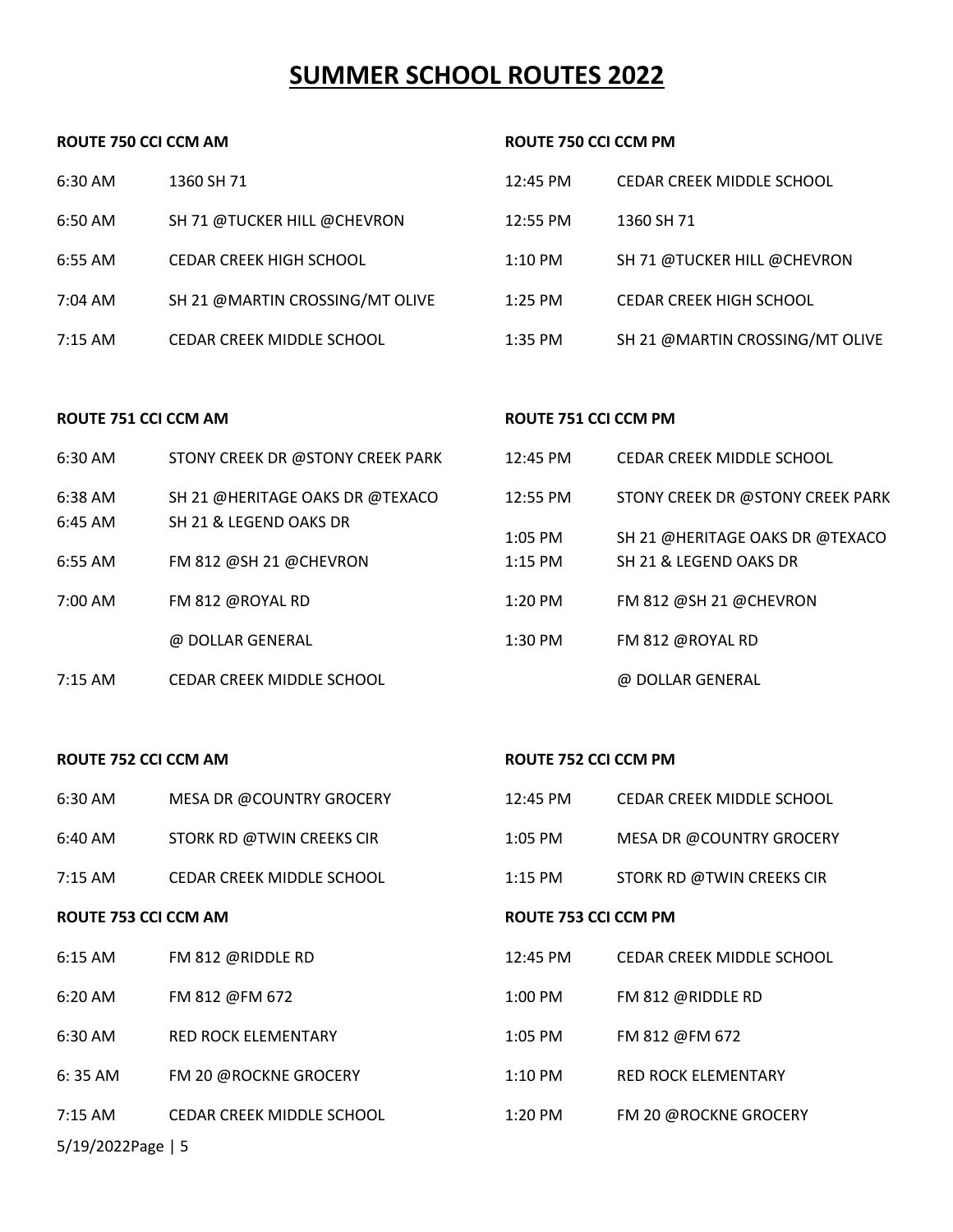| <b>ROUTE 763 BHS CRCA AM</b> |                                        | <b>ROUTE 763 BHS CRCA PM</b> |                                        |
|------------------------------|----------------------------------------|------------------------------|----------------------------------------|
| $6:50 \text{ AM}$            | TAHITIAN DR & MAUNA KEA LN             | $1:00$ PM                    | <b>CRCA</b>                            |
|                              | @TENNIS COURTS                         | $1:05$ PM                    | BASTROP HIGH SCHOOL                    |
| 7:05 AM                      | SH 21 @QUARTERHORSE DR                 | $1:12$ PM                    | TAHITIAN DR & MAUNA KEA LN             |
|                              | @DOLLAR GENERAL                        |                              | @TENNIS COURTS                         |
| $7:20$ AM                    | <b>GONZALES ST &amp; WASHINGTON ST</b> | $1:25$ PM                    | SH 21 @QUARTERHORSE DR                 |
|                              | @UNITED STATES POST OFFICE IN PAIGE    |                              | @DOLLAR GENERAL                        |
| $7:40 \text{ AM}$            | LOST PINES ELEMENTARY SCHOOL           | $1:40 \text{ PM}$            | <b>GONZALES ST &amp; WASHINGTON ST</b> |
| $7:45$ AM                    | FM 1441 & PICKLE AVE                   |                              | @UNITED STATES POST OFFICE IN PAIGE    |
| $7:53 \text{ AM}$            | B J MAYES @ZION BAPTIST CHURCH         | $1:45$ PM                    | LOST PINES ELEMENTARY SCHOOL           |
| $8:00$ AM                    | <b>CRCA</b>                            | $1:50$ PM                    | FM 1441 & PICKLE AVE                   |
| 8:05 AM                      | <b>BASTROP HIGH SCHOOL</b>             | 2:00 PM                      | B J MAYES @ZION BAPTIST CHURCH         |
|                              |                                        |                              |                                        |

| <b>ROUTE 765 BHS CRCA AM</b> |                                      | ROUTE 765 BHS CRCA PM |                                      |
|------------------------------|--------------------------------------|-----------------------|--------------------------------------|
| $6:30$ AM                    | <b>GATEWAY SCHOOL PARKING LOT</b>    | $1:00$ PM             | <b>CRCA</b>                          |
| $6:40 \text{ AM}$            | <b>CHARLES BLVD @BOB BRYANT PARK</b> | $1:05$ PM             | <b>BASTROP HIGH SCHOOL</b>           |
| $6:49 \text{ AM}$            | <b>HUNTERS CROSSING</b>              | $1:15$ PM             | <b>CHARLES BLVD @BOB BRYANT PARK</b> |
|                              | @SWIMMING POOL                       | $1:22$ PM             | <b>HUNTERS CROSSING</b>              |
| 6:55AM                       | SHILOH RD @LONE STAR CIRCLE          |                       | @SWIMMING POOL                       |
| 7:05 AM                      | SH 304 @WATTERSON RD @TEXACO         | $1:30$ PM             | SHILOH RD @LONE STAR CIRCLE          |
| $7:15$ AM                    | <b>CRCA</b>                          | $1:40$ PM             | SH 304 @WATTERSON RD @TEXACO         |
| $7:20$ AM                    | <b>BASTROP HIGH SCHOOL</b>           | $1:50$ PM             | <b>GATEWAY SCHOOL PARKING LOT</b>    |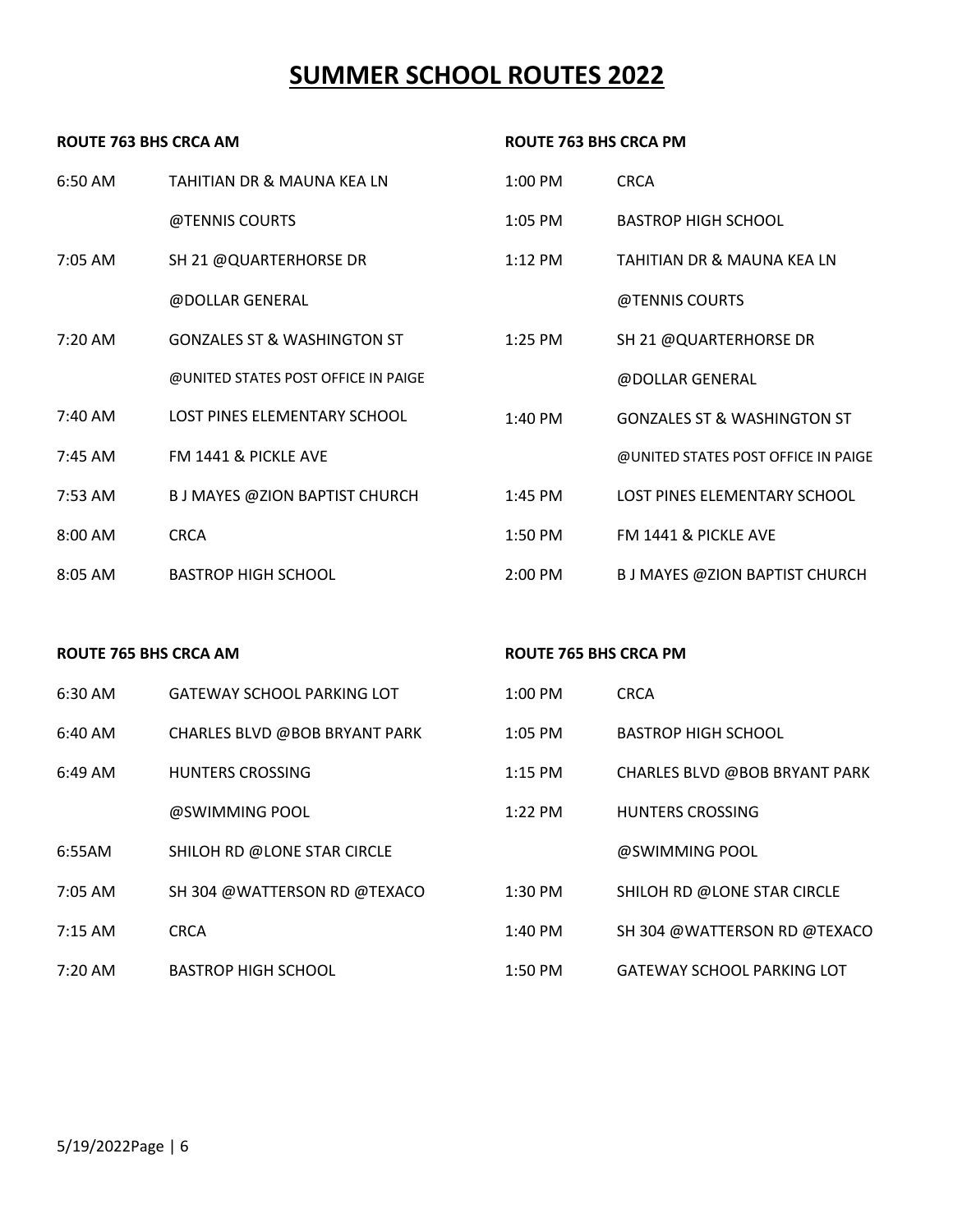| <b>ROUTE 767 BHS CRCA AM</b> |                                  | <b>ROUTE 767 BHS CRCA PM</b> |                                  |
|------------------------------|----------------------------------|------------------------------|----------------------------------|
| 6:00 AM                      | 1360 SH 71                       | 1:00 PM                      | <b>CRCA</b>                      |
| $6:10$ AM                    | <b>CEDAR CREEK HIGH SCHOOL</b>   | 1:05 PM                      | <b>BASTROP HIGH SCHOOL</b>       |
| $6:18$ AM                    | STONY CREEK DR @STONY CREEK PARK | 1:20 PM                      | 1360 SH 71                       |
| 6:25 AM                      | MESA DR @COUNTRY GROCERY         | 1:30 PM                      | <b>CEDAR CREEK HIGH SCHOOL</b>   |
| 6:30 AM                      | STORK RD @CASA VERDE/TWIN CREEKS | 1:40 PM                      | STONY CREEK DR @STONY CREEK PARK |
| 6:40 AM                      | LEGEND OAKS DR @SH 21            | 1:55 PM                      | MESA DR @COUNTRY GROCERY         |
| 6:49 AM                      | FM 812 @ROYAL RD                 | 2:00 PM                      | STORK RD @CASA VERDE/TWIN CREEKS |
|                              | @DOLLAR GENERAL                  | 2:10 PM                      | LEGEND OAKS DR @SH 21            |
| 6:53 AM                      | FM 812 @RIDDLE RD                | 2:20 PM                      | FM 812 @ROYAL RD                 |
| 7:00 AM                      | FM 812 @FM 672                   |                              | @DOLLAR GENERAL                  |
| 7:05 AM                      | <b>RED ROCK ELEMENTARY</b>       | 2:25 PM                      | FM 812 @RIDDLE RD                |
| 7:35 AM                      | <b>CRCA</b>                      | 2:30 PM                      | FM 812 @FM 672                   |
| 7:40 AM                      | <b>BASTROP HIGH SCHOOL</b>       | 2:40 PM                      | <b>RED ROCK ELEMENTARY</b>       |